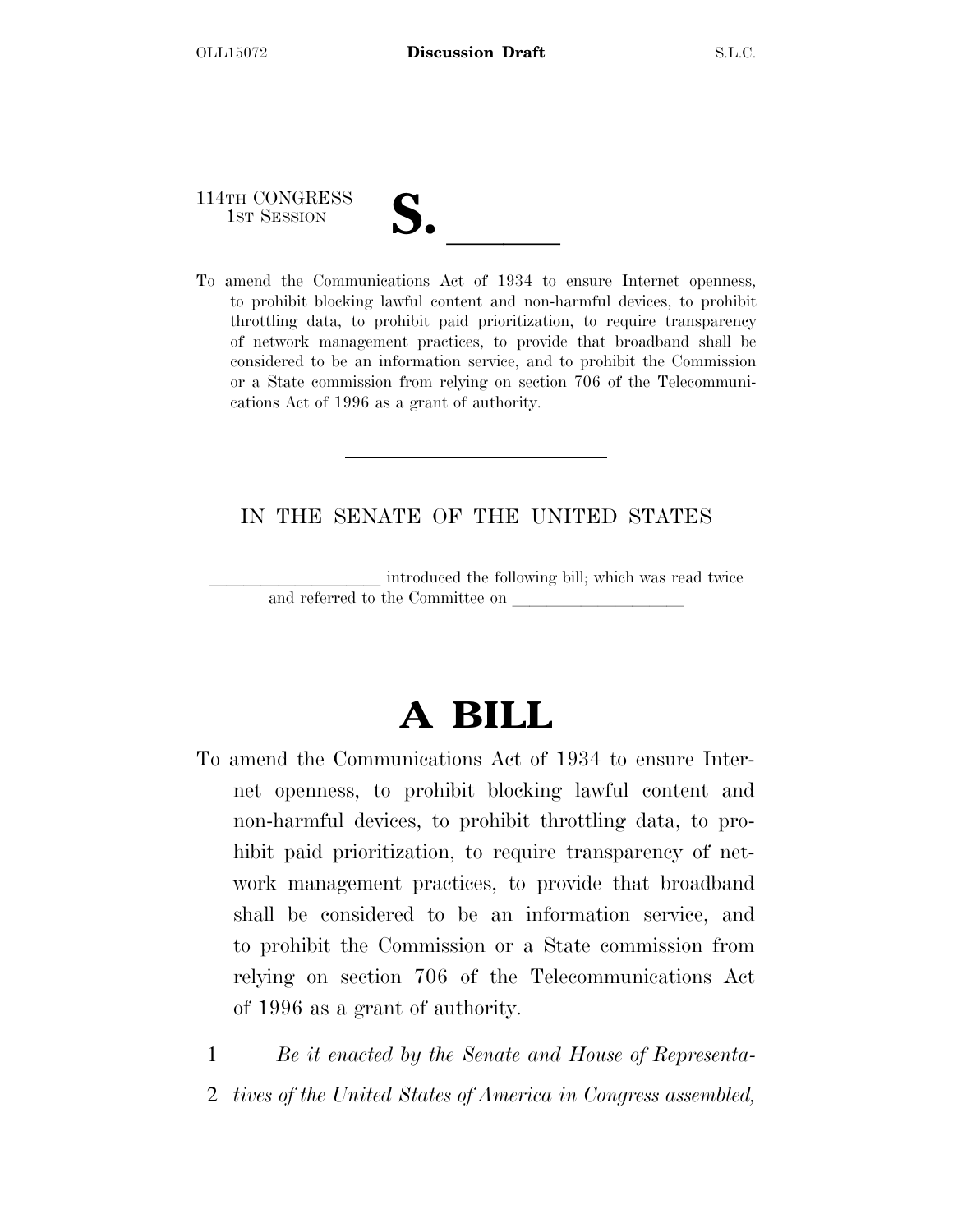$\mathfrak{D}$ 

## **SECTION 1. INTERNET OPENNESS.**

 Title I of the Communications Act of 1934 (47 U.S.C. 151 et seq.) is amended by adding at the end the following:

## **''SEC. 13. INTERNET OPENNESS.**

 ''(a) OBLIGATIONS OF BROADBAND INTERNET AC- CESS SERVICE PROVIDERS.—A person engaged in the pro- vision of broadband Internet access service, insofar as such person is so engaged—

10 ''(1) may not block lawful content, applications, or services, subject to reasonable network manage-ment;

13 ''(2) may not prohibit the use of non-harmful devices, subject to reasonable network management; 15 "(3) may not throttle lawful traffic by selec- tively slowing, speeding, degrading, or enhancing Internet traffic based on source, destination, or con-tent, subject to reasonable network management;

19 ''(4) may not engage in paid prioritization; and  $\frac{1}{20}$   $\frac{1}{5}$  shall publicly disclose accurate and rel- evant information in plain language regarding the network management practices, performance, and commercial terms of its broadband Internet access services sufficient for consumers to make informed choices regarding use of such services and for con-tent, application, service, and device providers to de-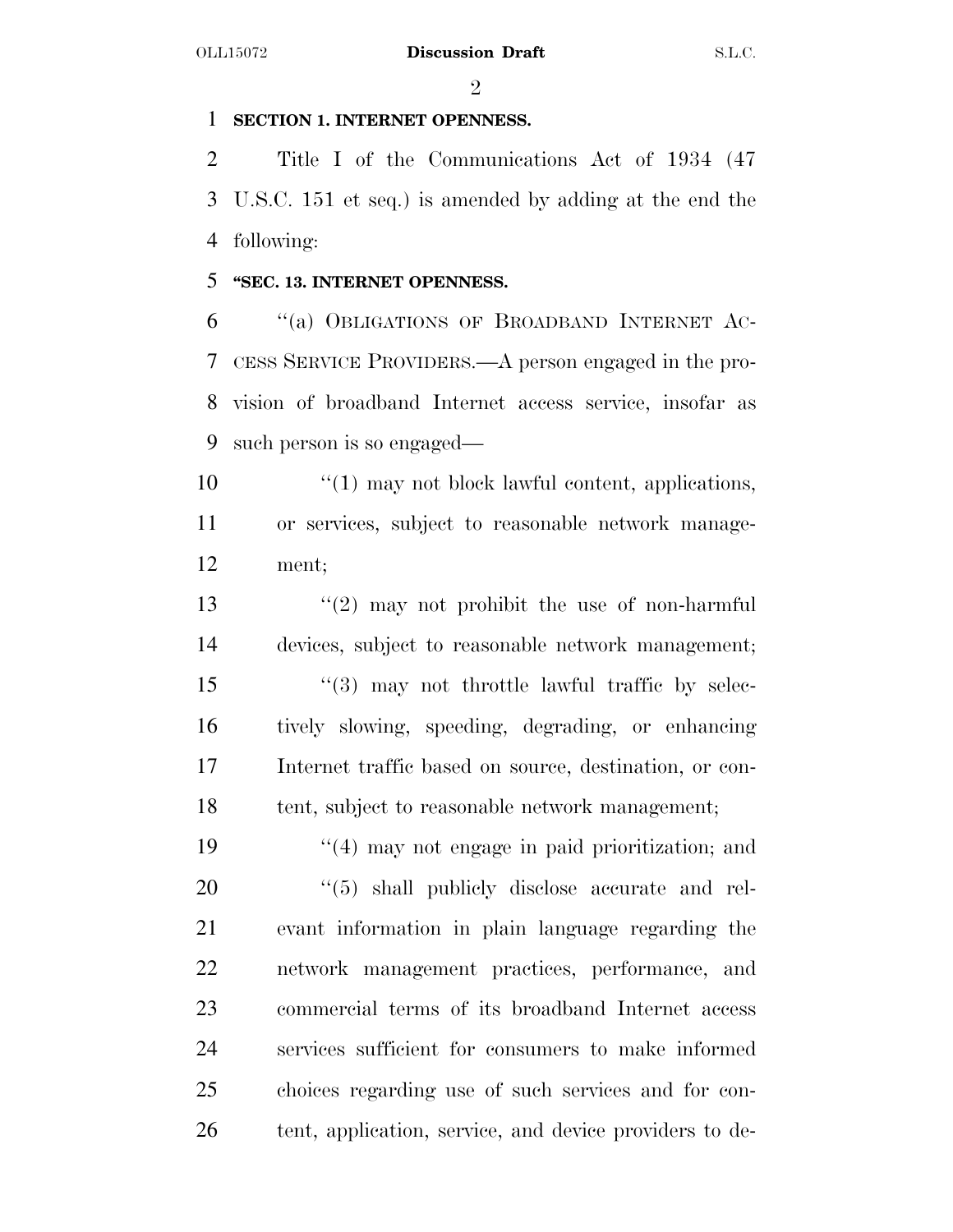#### OLL15072 **Discussion Draft** S.L.C.

 velop, market, and maintain Internet offerings, ex- cept that a provider is not required to publicly dis- close competitively sensitive information or informa- tion that could compromise network security or un- dermine the efficacy of reasonable network manage-ment practices.

7 "(b) COMMISSION AUTHORITY.—

8 "(1) IN GENERAL.—The Commission shall en- force the obligations established in subsection (a) through adjudication of complaints alleging viola- tions of such subsection but may not expand the Internet openness obligations for provision of broadband Internet access service beyond the obliga- tions established in such subsection, whether by rulemaking or otherwise.

 ''(2) FORMAL COMPLAINT PROCEDURES.—Not later than 60 days after the date of the enactment of this section, the Commission shall adopt formal complaint procedures to address alleged violations of subsection (a).

21 ""(c) OTHER LAWS AND CONSIDERATIONS.—Nothing in this section—

23 ''(1) supersedes any obligation or authorization a provider of broadband Internet access service may have to address the needs of emergency communica-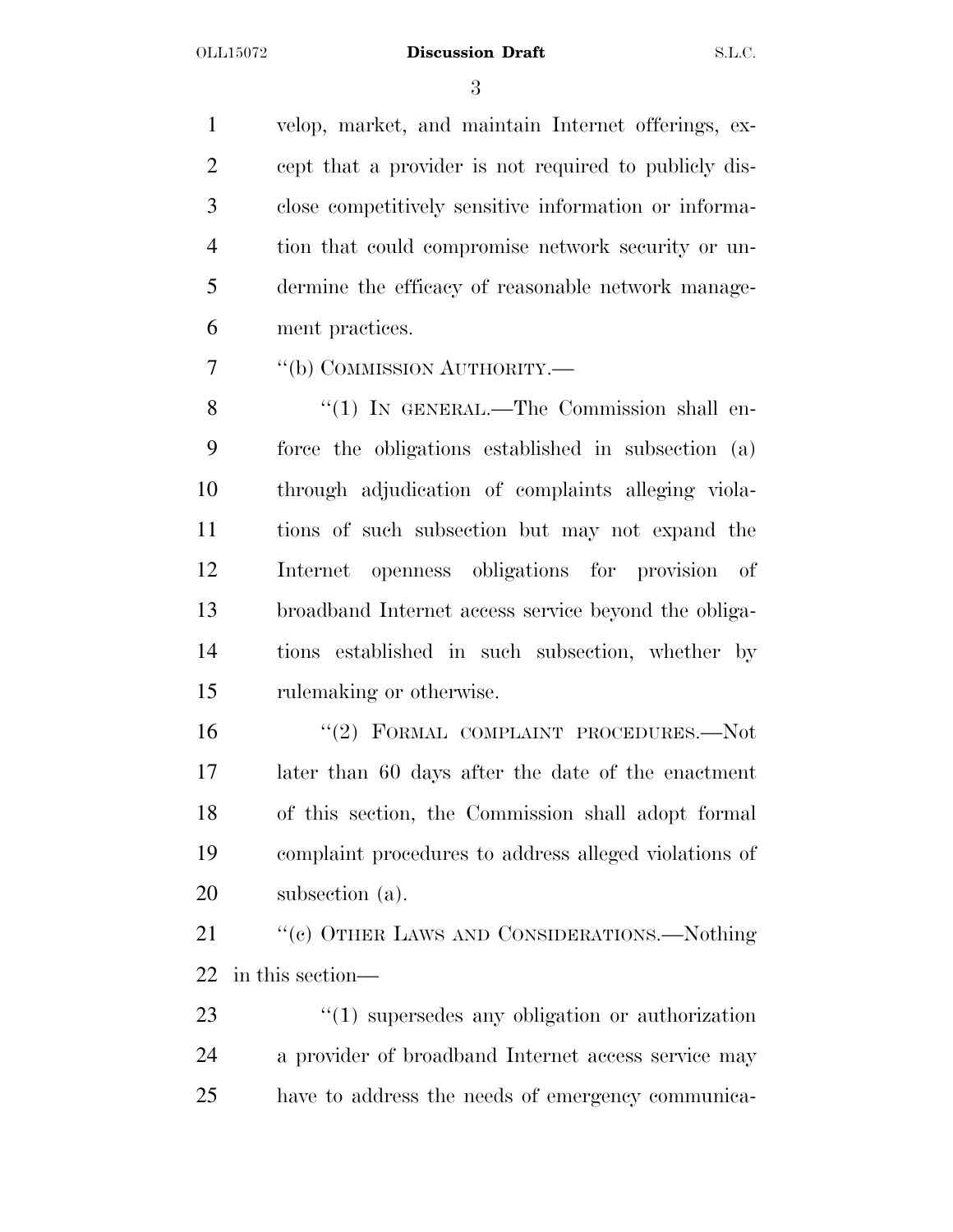### OLL15072 **Discussion Draft** S.L.C.

 tions or law enforcement, public safety, or national security authorities, consistent with or as permitted by applicable law, or limits the provider's ability to do so; or

 ''(2) prohibits reasonable efforts by a provider of broadband Internet access service to address copyright infringement or other unlawful activity.

8 "(d) CONSUMER CHOICE.—

9 "(1) IN GENERAL.—Nothing in this section shall be construed to limit consumers' choice of serv- ice plans or consumers' control over their chosen broadband Internet access service or, except as pro- vided in paragraph (2), the ability of broadband Internet access service providers to offer specialized services.

16 "(2) PROHIBITION ON CERTAIN PRACTICES RE- GARDING SPECIALIZED SERVICES.—Specialized serv- ices may not be offered or provided in ways that threaten the meaningful availability of broadband Internet access service or that have been devised or promoted in a manner designed to evade the pur-poses of this section.

 ''(e) BROADBAND TO BE CONSIDERED INFORMATION SERVICE.—Notwithstanding any other provision of law, the provision of broadband Internet access service or any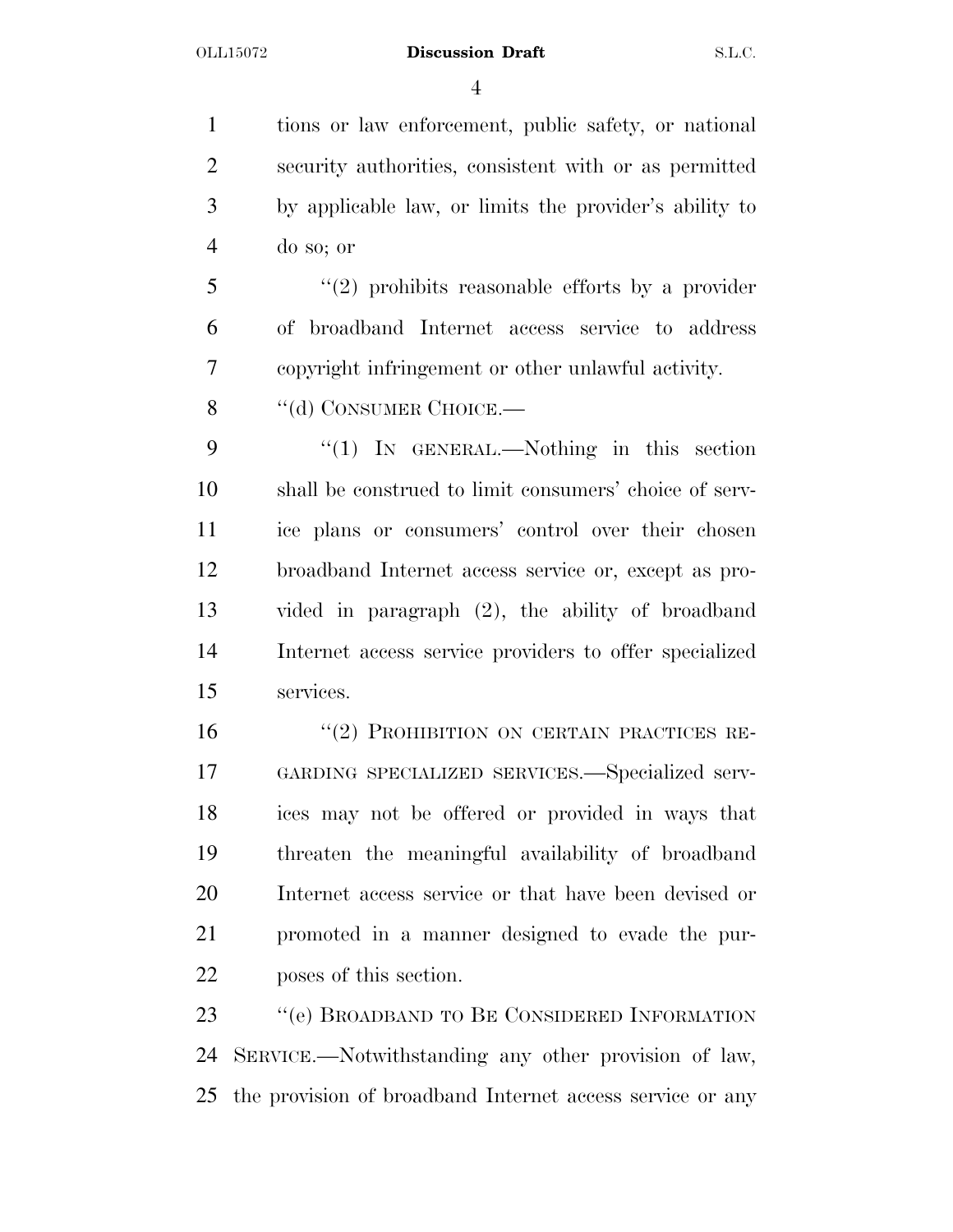#### OLL15072 **Discussion Draft** S.L.C.

 other mass market retail service providing advanced tele- communications capability (as defined in section 706 of the Telecommunications Act of 1996 (47 U.S.C. 1302)) shall be considered to be an information service.

 ''(f) REASONABLE NETWORK MANAGEMENT.—For purposes of subsection (a), a network management prac- tice is reasonable if it is appropriate and tailored to achiev- ing a legitimate network management purpose, taking into account the particular network architecture and any tech- nology and operational limitations of the broadband Inter-net access service provider.

12 "(g) DEFINITIONS.—In this section:

 ''(1) BROADBAND INTERNET ACCESS SERV- ICE.—The term 'broadband Internet access service' means a mass market retail service by wire or radio that provides the capability to transmit data to and receive data from all or substantially all Internet endpoints, including any capabilities that are inci- dental to and enable the operation of the commu- nications service, but excluding dial-up Internet ac- cess. Such term also encompasses any service that the Commission finds to be providing a functional equivalent of the service described in the previous sentence, or that is used to evade the obligations set forth in subsection (a).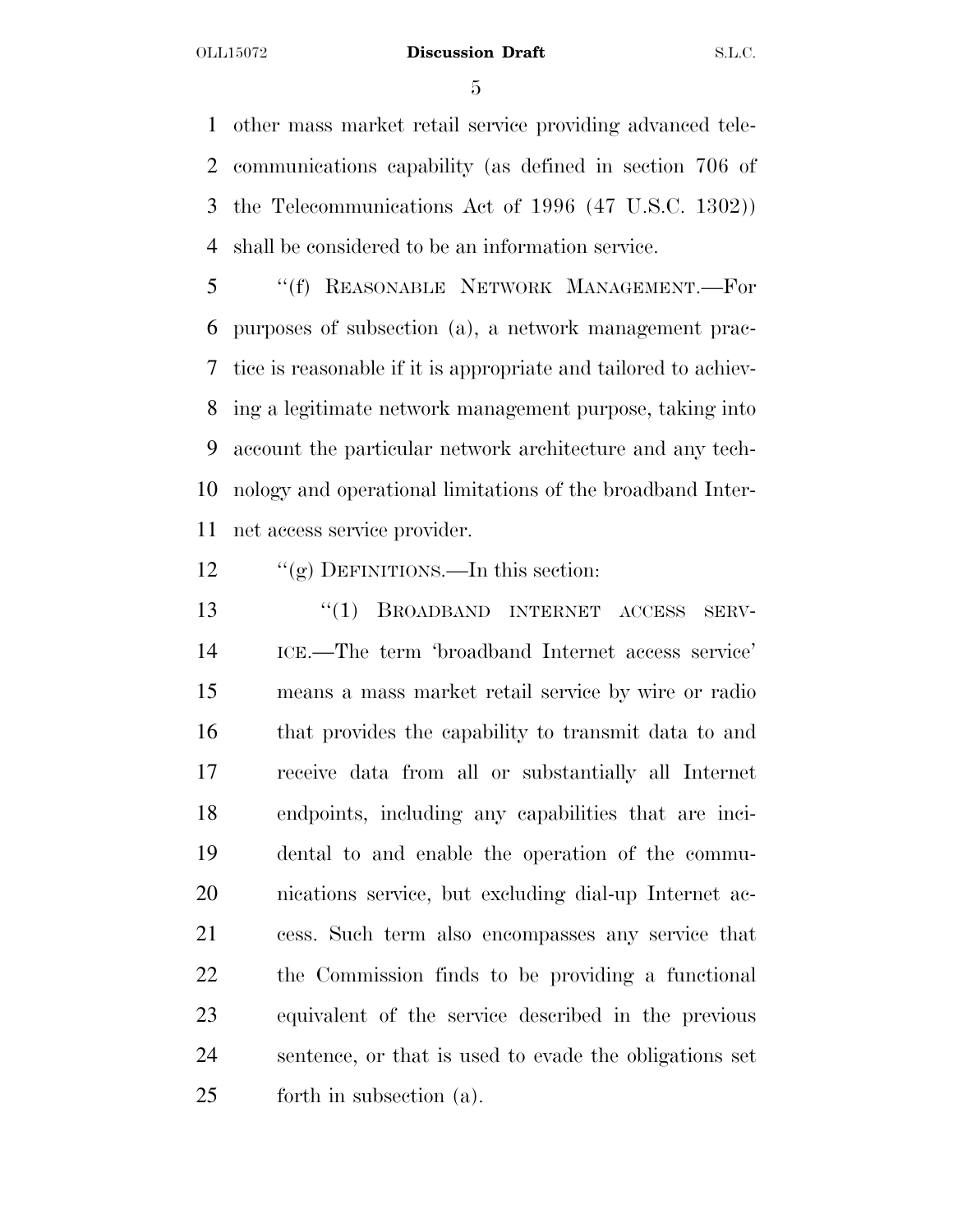1 "(2) PAID PRIORITIZATION.—The term 'paid prioritization' means the speeding up or slowing down of some Internet traffic in relation to other Internet traffic over the consumer's broadband Internet access service by prioritizing or deprioritizing packets based on compensation or lack thereof by the sender to the broadband Internet ac-cess service provider.

9 "(3) SPECIALIZED SERVICES.—The term 'spe- cialized services' means services other than broadband Internet access service that are offered over the same network as, and that may share net- work capacity with, broadband Internet access serv-ice.''.

 **SEC. 2. AUTHORITY UNDER SECTION 706 OF THE TELE-COMMUNICATIONS ACT OF 1996.** 

 (a) IN GENERAL.—Section 706 of the Telecommuni-cations Act of 1996 (47 U.S.C. 1302) is amended—

 (1) by redesignating subsection (d) as sub-section (e); and

 (2) by inserting after subsection (c) the fol-lowing:

 ''(d) NO GRANT OF AUTHORITY.—The Commission or a State commission with regulatory jurisdiction over